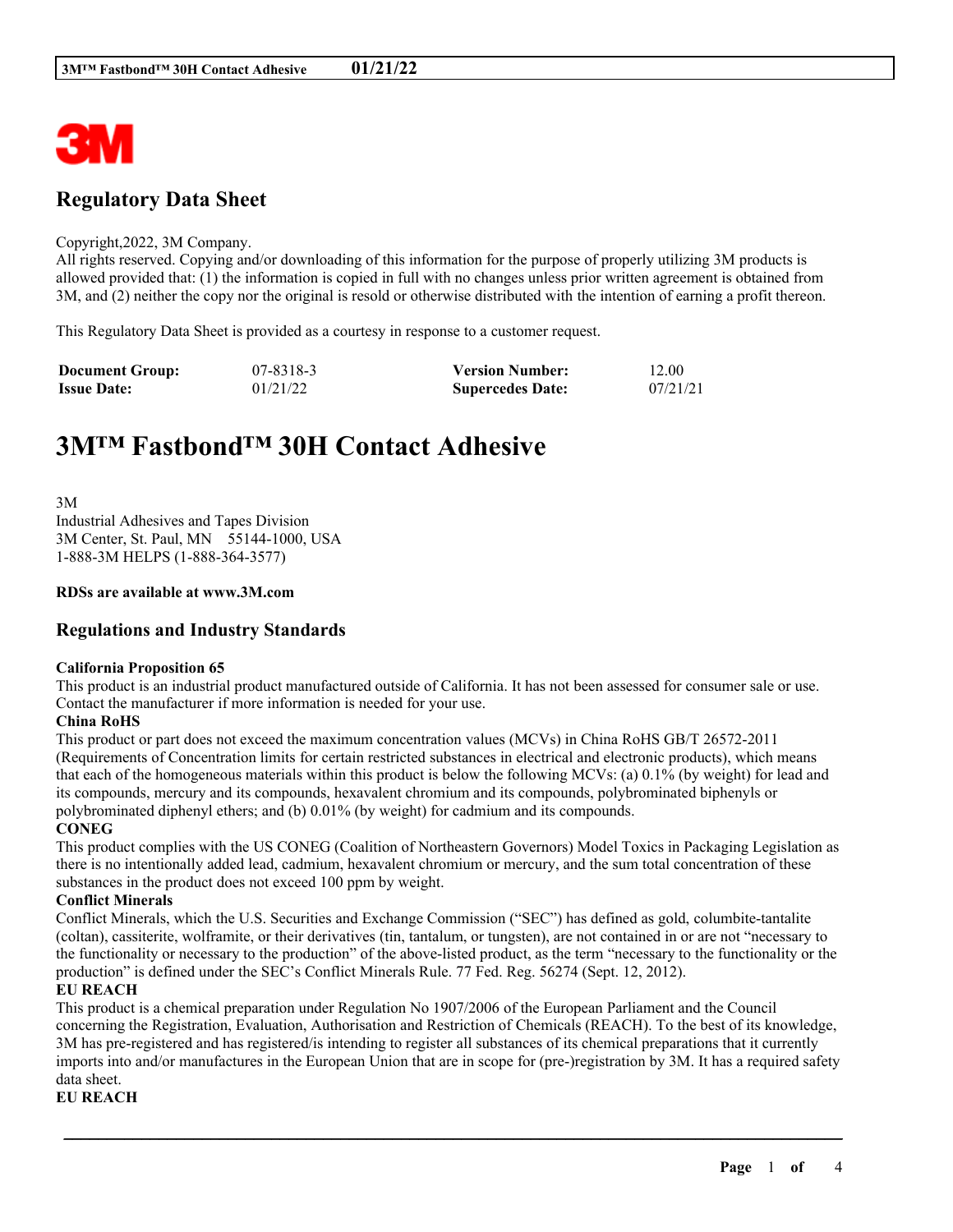This product, including any article that the product is composed of, does contain at greater than 0.1% by weight a Substance of Very High Concern (SVHC) substance identified according to Article 59.1 of Regulation No 1907/2006 of the European Parliament and the Council concerning the Registration, Evaluation, Authorisation and Restriction of Chemicals (REACH), per listing of candidates and Annex XIV. This declaration reflects the substances on the candidate SVHC list, effective January 2022. Refer to SDS or comment for identification of SVHC(s). *Contains 2,2'-METHYLENEBIS[6-TERT-BUTYL-P-CRESOL], CAS 119-47-1*

### **EU RoHS**

This product does not exceed the maximum concentration values (MCVs) set under EU Directive 2011/65/EU (RoHS recast/RoHS 2), as stated in Annex II to that directive. This means that each of the homogenous materials within this product does not exceed the following MCVs: (a) 0.1% (by weight) for lead, mercury, hexavalent chromium, polybrominated biphenyls or polybrominated diphenyl ethers; and (b) 0.01% (by weight) for cadmium.

#### **EU RoHS Phthalates**

This product does not exceed the maximum concentration values (MCVs) for phthalates set under EU Directive 2011/65/EU (RoHS recast/RoHS 2), as amended by EU 2015/863, which applies to finished EEE after July 22, 2019 for Category 1-7, 10- 11 products and after July 22, 2021 for Category 8 and 9 products. This means that each of the homogeneous materials within this product does not exceed the MCV of 0.1% (by weight) for each of the following phthalates: DEHP, BBP, DBP, and DIBP.

## **Sustainability Advantage: Recycled content**

This product does not contain recycled content.

**TSCA Section 6**

This product is not known to contain 2,4,6-Tri-tert-butylphenol (CAS 732-26-3).

**TSCA Section 6**

This product is not known to contain Decabromodiphenyl Ether (Deca-BDE) (CAS 1163-19-5).

**TSCA Section 6**

This product is not known to contain Hexachlorobutadiene (HCBD) (CAS 87-68-3).

**TSCA Section 6**

This product is not known to contain Pentachlorothiophenol (PCTP) (CAS 133-49-3).

**TSCA Section 6**

This product is not known to contain Phenol, isopropylated phosphate (3:1) (PIP (3:1)) (CAS 68937-41-7).

## **Chemicals and/or Compounds of Interest**

**4,4'-Methylenebis(2,6-Diethylaniline) (CAS 13680-35-8)** : Not intentionally added. **Acrylamide (CAS 79-06-1)** : Not intentionally added. **Alkylphenol (AP)** : Not intentionally added. **Alkylphenolethoxylates (APE)** : Not intentionally added. **Antimony and (Sb) Compounds** : Not intentionally added. **Aromatic Amines** : Not intentionally added. **Arsenic and (As) Compounds** : Not intentionally added. **Asbestos** : Not intentionally added. **Azocolorants and Azodyes** : Not intentionally added. **Benzenamine, N-Phenyl-, Reaction Products with Styrene and 2,4,4-Trimethylpentene (BNST) (CAS 68921-45-9)** : Not intentionally added. **Beryllium and (Be) Compounds** : Not intentionally added. **Bismuth and (Bi) Compounds** : Not intentionally added. **Bisphenol A (BPA) (CAS 80-05-7)** : Not intentionally added. **Butyl Benzyl Phthalate (BBP) (CAS 85-68-7)** : Not intentionally added. **Butylated Hydroxytoluene (BHT) (128-37-0)** : Not intentionally added. **Cadmium and (Cd) Compounds** : Not intentionally added. **Chlorinated Paraffins, Short Chain** : Not intentionally added. **Chlorofluorocarbons (CFCs)** : Not intentionally added. **Chloroprene (Neoprene)** : Not intentionally added. **Chlorosulfonated Polyethylene** : Not intentionally added. **Cobalt and (Co) Compounds** : Not intentionally added. **Colophony (Rosin) (CAS 8050-09-7)** : Not intentionally added.

\_\_\_\_\_\_\_\_\_\_\_\_\_\_\_\_\_\_\_\_\_\_\_\_\_\_\_\_\_\_\_\_\_\_\_\_\_\_\_\_\_\_\_\_\_\_\_\_\_\_\_\_\_\_\_\_\_\_\_\_\_\_\_\_\_\_\_\_\_\_\_\_\_\_\_\_\_\_\_\_\_\_\_\_\_\_\_\_\_\_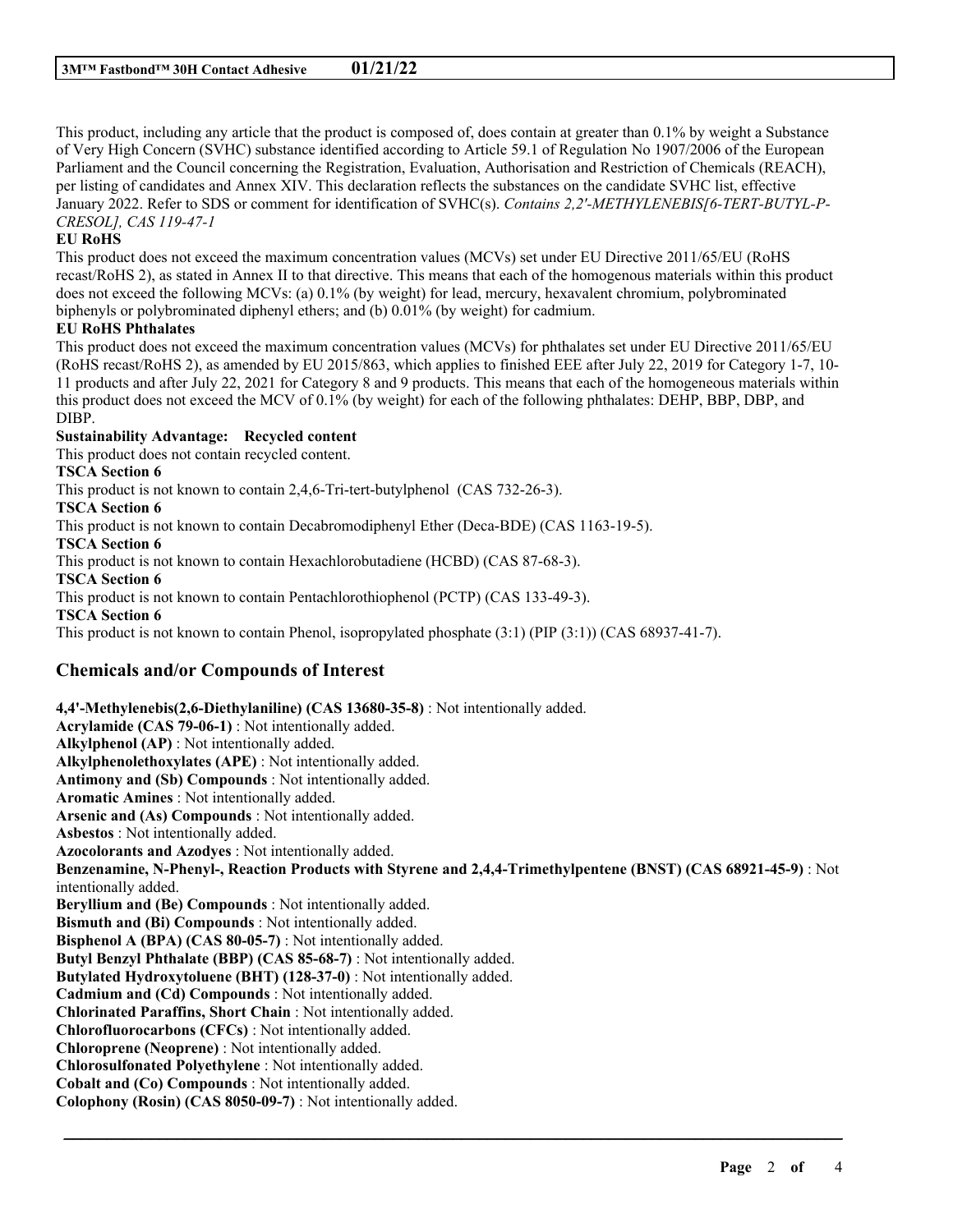**Creosote** : Not intentionally added. **Crystalline Silica** : Not intentionally added. **Decabromodiphenyl Ether (Deca-BDE) (CAS 1163-19-5)** : Not intentionally added. **Di(2-Ethylhexyl) Phthalate (DEHP) (CAS 117-81-7)** : Not intentionally added. **Di(Methoxyethyl) Phthalate (DMEP) (CAS 117-82-8)** : Not intentionally added. **Dibutyl Phthalate (DBP) (CAS 84-74-2)** : Not intentionally added. **Dibutyl Tin Compounds** : Not intentionally added. **Diisobutyl Phthalate (DIBP) (CAS 84-69-5)** : Not intentionally added. **Diisodecyl Phthalate (DIDP)** : Not intentionally added. **Diisononyl Phthalate (DINP)** : Not intentionally added. **Dimethyl Fumarate (DMF) (CAS 624-49-7)** : Not intentionally added. **Dimethylacetamide (CAS 127-19-5)** : Not intentionally added. **Di-n-Octyl Phthalate (DNOP) (CAS 117-84-0)** : Not intentionally added. **Dioxins and Furans** : Not intentionally added. **Epoxy Compounds** : Not intentionally added. **Flame Retardants (not PBB or PBDE)** : Not intentionally added. **Flavorings** : Not intentionally added. **Formaldehyde (CAS 50-00-0)** : Not intentionally added. **Genetically Modified Organisms (GMOs)** : Not intentionally added. **Gluten** : Not intentionally added. **Halogenated Compounds** : Contains. **Halogenated Flame Retardants** : Not intentionally added. **Hexabromo Cyclo-Dodecane (HBCD)** : Not intentionally added. **Hexavalent Chromium and (Cr+6) Compounds** : Not intentionally added. **Hydrochlorofluorocarbons (HCFCs)** : Not intentionally added. **Lead and (Pb) Compounds** : Not intentionally added. **Materials of Human or Animal Origin** : Not intentionally added. **Mercury and (Hg) Compounds** : Not intentionally added. **Nickel and (Ni) Compounds** : Not intentionally added. **Nonylphenol (NP)** : Not intentionally added. **Nonylphenol Ethoxylates (NPE)** : Not intentionally added. **Organotin Compounds** : Not intentionally added. **Ozone Depleting Chemicals (ODCs)** : Not intentionally added. **Perfluorooctanesulfonic Acid (PFOS) (CAS 1763-23-1)** : Not intentionally added. **Perfluorooctanoic Acid (PFOA) (CAS 335-67-1)** : Not intentionally added. **Phthalates** : Not intentionally added. **Polybrominated Biphenyls (PBB)** : Not intentionally added. **Polybrominated Diphenylethers (PBDE)** : Not intentionally added. **Polychlorinated Biphenyls (PCBs)** : Not intentionally added. **Polychlorinated Naphthalenes (PCNs) (>3 Chlorine Atoms)** : Not intentionally added. **Polycyclic Aromatic Hydrocarbons (PAHs)** : Not intentionally added. **Polyvinyl Chloride (PVC)** : Not intentionally added. **Radioactive Substance** : Not intentionally added. **Selenium and (Se) Compounds** : Not intentionally added. **Tetrabromobisphenol A (TBBA) (CAS 79-94-7)** : Not intentionally added. **Tributyl Tin Compounds** : Not intentionally added. **Triphenyl Tin Compounds** : Not intentionally added.

Disclaimers: The information provided in this document related to material content represents 3M's knowledge and belief, which may be based in whole or in part on information provided by suppliers to 3M. This is intended to answer commonly asked questions about 3M products and is not intended to be a comprehensive listing of all substances that may be of interest or that may be regulated in this or other 3M products, nor is it intended to be a comprehensive summary of any and all regulations that may apply to this product. Where substances are listed, their listing does not infer or constitute a judgment as to their safety, environmental or health impacts. Information is supplied upon the condition that the persons receiving the same will make their own determination as to its suitability for their purposes prior to use. Customers are encouraged to consult with legal and regulatory experts to determine applicable regulations in light of intended use of the product.

Limitation of Remedies and Liability: In the event any Product is proven not to conform with the information in this document, then to the extent permitted

\_\_\_\_\_\_\_\_\_\_\_\_\_\_\_\_\_\_\_\_\_\_\_\_\_\_\_\_\_\_\_\_\_\_\_\_\_\_\_\_\_\_\_\_\_\_\_\_\_\_\_\_\_\_\_\_\_\_\_\_\_\_\_\_\_\_\_\_\_\_\_\_\_\_\_\_\_\_\_\_\_\_\_\_\_\_\_\_\_\_